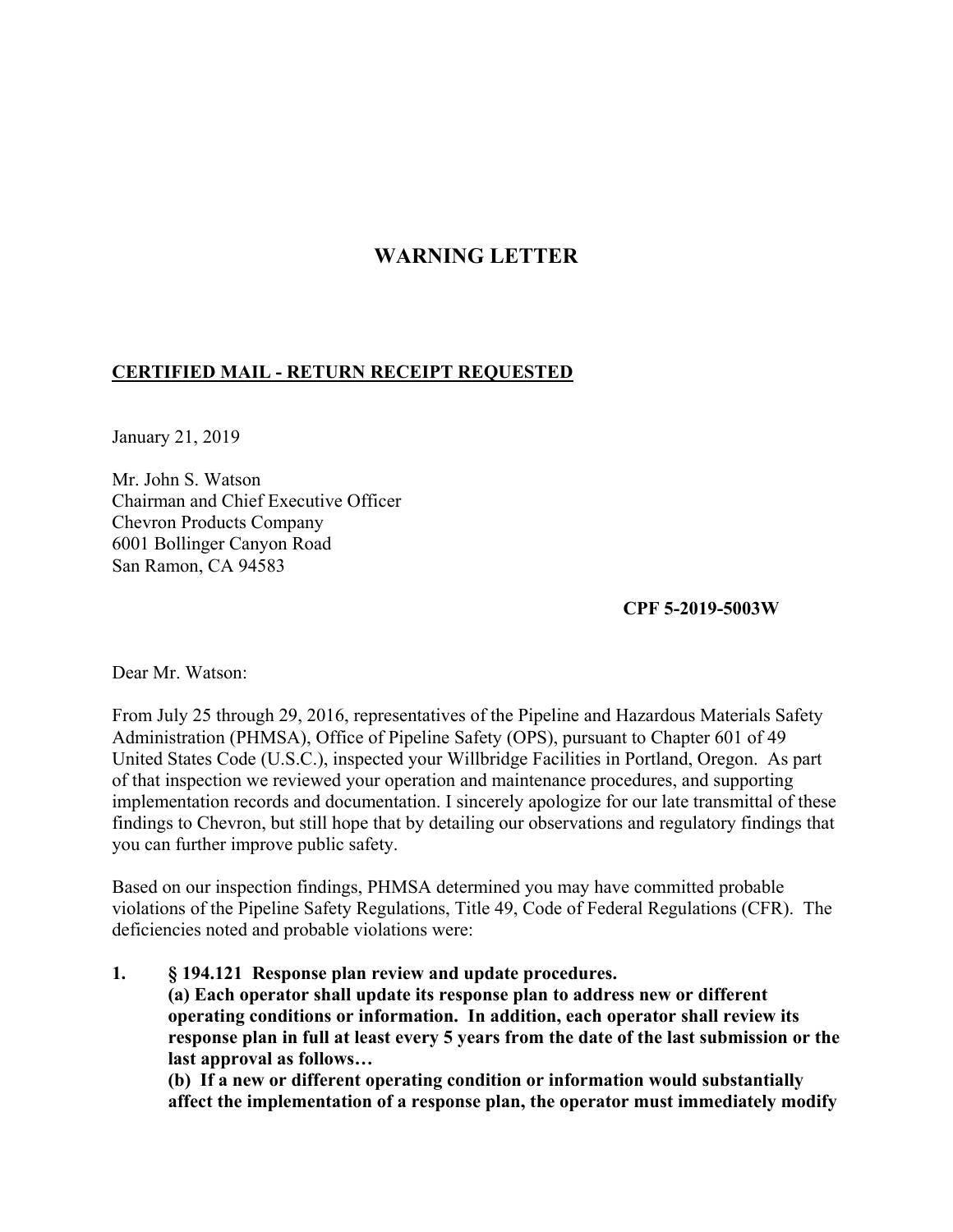# **its response plan to address such a change and, within 30 days of making such a change, submit the change to PHMSA. Examples of changes in operating conditions that would cause a significant change to an operator's response plan are:…**

The operator did not update its response plan to address new or different operating conditions or information. The most recent version of the operator's facility response plan was submitted to PHMSA in February 2016 and, prior to that submission, in 2014, 2010, 2008, and 2004 (Submissions). Each of those Submissions, or the letters received by the operator in response to the Submissions, generally describes new or different operating conditions or information reflected or to be included in the updated response plans. However, the operator produced no records that demonstrate that the operator reviewed (and updated where necessary) its response plan to address the new or different operating conditions or information described in the Submissions.

The operator provided p. 43 of the table of contents of the facility response plan entitled "Record of Changes." The Record of Changes simply details two changes made on August 2, 2016 and fails to fill out any of the columns entitled "Section/Amended/Page Number," "Department Notified Yes/No," and "Initials of Person Making Changes." Furthermore, the Record of Changes did not capture the historic changes reflected in the response plan Submissions to PHMSA or the resulting correspondence. The current Record of Changes document is not sufficient to show that the operator reviewed and updated the facility response plan as required in § 194.121(a).

**2. § 195.264 Impoundment, protection against entry, normal/emergency venting or pressure/vacuum relief for aboveground breakout tanks.** 

**...** 

**(b) After October 2, 2000, compliance with paragraph (a) of this section requires the following for the aboveground breakout tanks specified:** 

**(1) For tanks built to API Spec 12F, API Std 620, and others (such as API Std 650 (or its predecessor Standard 12C)), the installation of impoundment must be in accordance with the following sections of NFPA-30 (incorporated by reference, see § 195.3);** 

**(i) Impoundment around a breakout tank must be installed in accordance with section 22.11.2; and...** 

Regarding its 2009 Chevron Willbridge Terminal Expansion Project, the operator did not demonstrate that the impoundment areas were installed according to § 195.264 or NFPA-30 Section 22.11.2.1. The operator provided the August 5, 2016 "Chevron Willbridge Terminal NFPA-30 Impoundment Evaluation" (Evaluation) to demonstrate compliance with NFPA-30 Section 22.11.2 for its 2009 Chevron Willbridge Terminal Expansion Project, which installed two large gasoline/diesel storage tanks and corresponding impoundments. However, several deficiencies exist as to demonstrating compliance using this sole document. Compliance with NFPA-30 Section 22.11.2.1 requires "[a] slope of not less than 1 percent away from the tank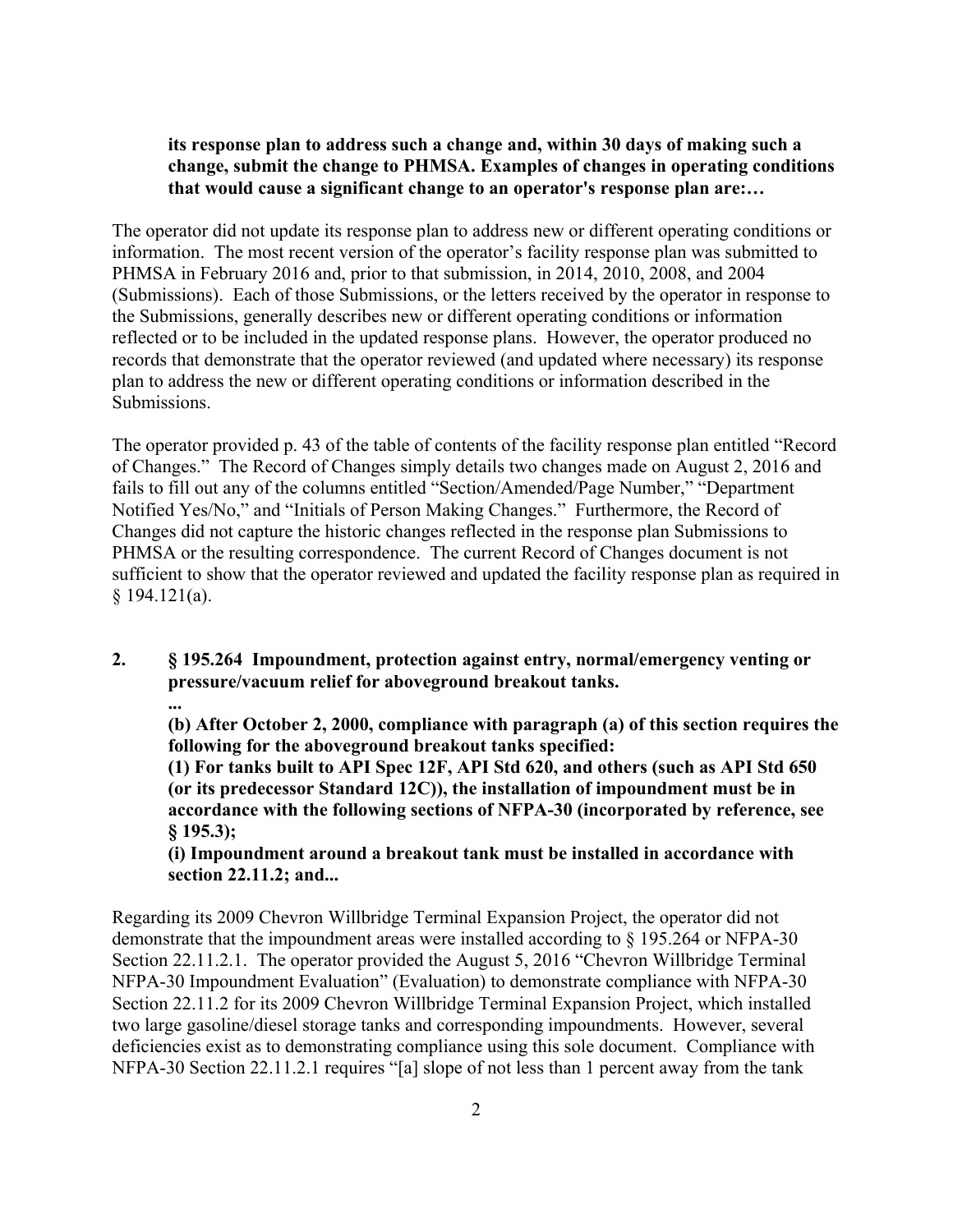shall be provided for at least 50 ft (15 m) or to the dike base, whichever is less." The operator stated in the Evaluation that the slope was "[c]onfirmed visually and through observations that rainwater freely drains away from tanks." Visual confirmation for a quantifiable requirement is not sufficient to satisfy either § 195.264 or NFPA-30 Section 22.11.2.1. Chevron should have used a quantifiable measure of the slope to demonstrate compliance.

### **3. § 195.432 Inspection of in-service breakout tanks.**

**(b) Each operator must inspect the physical integrity of in-service atmospheric and low-pressure steel above-ground breakout tanks according to API Std 653 (except section 6.4.3, Alternative Internal Inspection Interval) (incorporated by reference, see § 195.3). However, if structural conditions prevent access to the tank bottom, its integrity may be assessed according to a plan included in the operations and maintenance manual under § 195.402(c)(3). The risk-based internal inspection procedures in API Std 653, section 6.4.3 cannot be used to determine the internal inspection interval.**

The operator did not inspect the physical integrity of in-service atmospheric and low-pressure steel above-ground breakout tanks according to API Standard 653, as required by § 195.432. API Standard 653 (Third Edition, December 2001) requires that "[a]ll tanks shall be given a visual external inspection by an authorized inspector" in Section 6.3.2.1. PHMSA inspectors in the field observed the following on Tank 47: a petroleum sheen high on the side of the riveted tank, a gouge a few feet above the ground on the side of the tank, and a coating failure hole that appeared to contain corrosion pits. None of these deficiencies were noted in the May 21, 2013 Tank #47 API 653 External Inspection Report. These observed deficiencies are inconsistent with adequate regular inspection and maintenance of the facilities.

#### **4. § 195.434 Signs.**

**...** 

**Each operator must maintain signs visible to the public around each pumping station and breakout tank area. Each sign must contain the name of the operator and a telephone number (including area code) where the operator can be reached at all times.**

The operator did not maintain signs visible to the public around each pumping station and breakout tank area that included name of the operator and a telephone number where the operator can be reached at all times. Inspectors observed inadequate signage on both the terminal area and the impoundment area of the Willbridge Facilities. On the terminal side of the street (the gated side), inspectors observed only one sign sufficient to meet requirements on hundreds of feet of available space of fencing, which included several entrances and exits from the facilities. On the tank farm/impoundment wall side of the street, only one sign was observed containing emergency information and that sign did not contain the name of the operator. On that same side, hundreds of feet of unmarked impoundment walls, including numerous vehicle and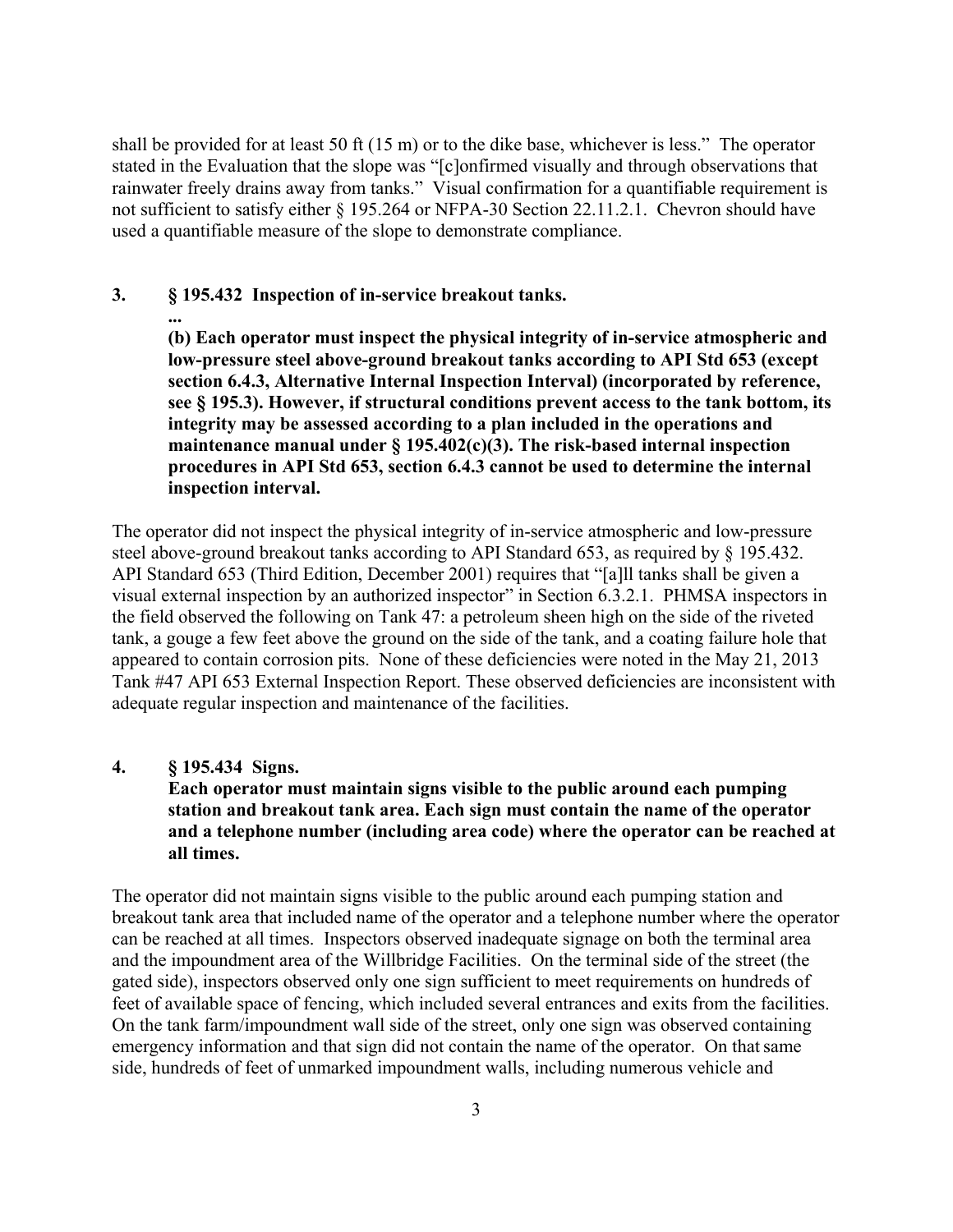personnel access points, were lacking proper signage. The main "Chevron" sign on the tank farm side of the property was buried in shrubs and was not visible to the general public. Signage at the operator's Chevron Willbridge Facilities did not fully comply with the visibility requirements of § 195.434.

# **5. § 195.577 What must I do to alleviate interference currents? (a) For pipelines exposed to stray currents, you must have a program to identify, test for, and minimize the detrimental effects of such currents.**

The operator did not demonstrate that the Chevron Willbridge Facilities were tested and determined not to be exposed to stray currents nor did they produce documentation of an interference current program. The "Chevron Distribution Terminals O&M Manual," Procedure 602.3 Interference Currents, does not meet § 195.577(a) because no testing for interference currents is required by the procedure. The operator stated that no interference current testing has ever been performed in the Willbridge Facilities despite the presence of numerous potential sources of interference current such as other pipelines and terminals in the area, as well as adjacent tank farms. The operator's personnel stated that they understood that identification, testing, and minimizing the effects of stray currents, in accordance with § 195.577, applies to the breakout tanks and other facilities at the Willbridge Facilities. The operator made no effort to determine whether stray currents existed at the facilities and concluded, with no data or analysis, that no stray current existed. Without testing for stray current, the operator's assumption that no stray current exists is unfounded and violates § 195.577(a).

#### **6. § 195.579 What must I do to mitigate internal corrosion?**

**... (c) Removing pipe. Whenever you remove pipe from a pipeline, you must inspect the internal surface of the pipe for evidence of corrosion. If you find internal corrosion requiring corrective action under § 195.585, you must investigate circumferentially and longitudinally beyond the removed pipe (by visual examination, indirect method, or both) to determine whether additional corrosion requiring remedial action exists in the vicinity of the removed pipe.** 

The operator did not inspect the internal surface of the pipe whenever pipe was removed from a pipeline at the Willbridge Facilities. The operator verified that removed pipe was never inspected for internal corrosion as required for compliance with § 195.579(c). Further, there are no records documenting internal corrosion inspections on removed pipe sections.

**7. § 195.581 Which pipelines must I protect against atmospheric corrosion and what coating material may I use? (a) You must clean and coat each pipeline or portion of pipeline that is exposed to the atmosphere, except pipelines under paragraph (c) of this section.**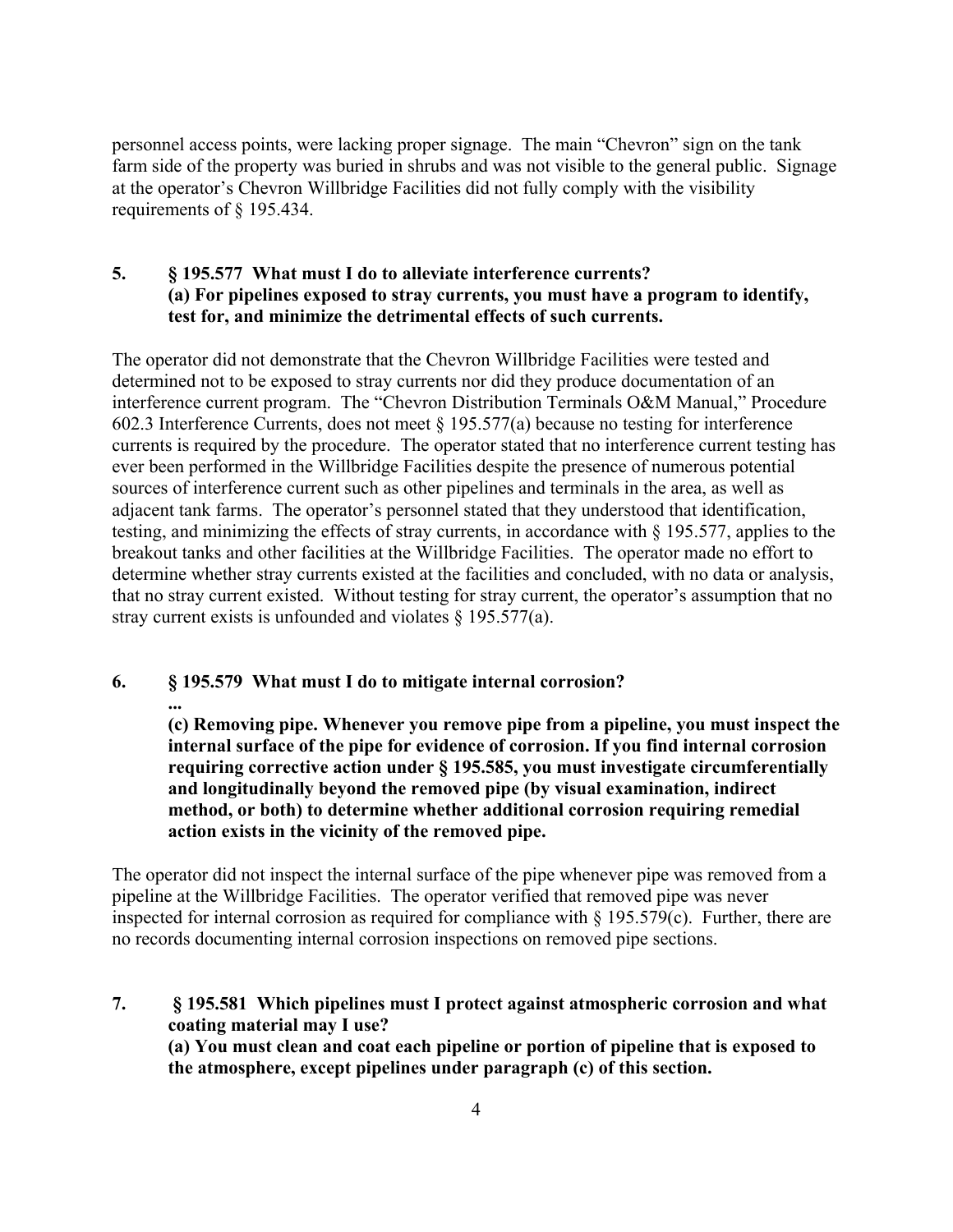**(b) Coating material must be suitable for the prevention of atmospheric corrosion. (c) Except portions of pipelines in offshore splash zones or soil-to-air interfaces, you need not protect against atmospheric corrosion any pipeline for which you demonstrate by test, investigation, or experience appropriate to the environment of the pipeline that corrosion will:** 

**(1) Only be a light surface oxide; or** 

**(2) Not affect the safe operation of the pipeline before the next scheduled inspection.** 

Chevron Products Company (Chevron) did not protect its pipelines at the Willbridge facilities from atmospheric corrosion as required by 49 C.F.R. § 195.581(a). Specifically, Chevron did not clean and coat each pipeline or portion of pipeline that is exposed to the atmosphere, or by demonstrating by test, investigation, or experience appropriate to the environment of the pipelines, that corrosion will only be a light surface oxide, or that the corrosion will not affect the safe operation of the pipeline before the next scheduled inspection. Visual observation of Chevron's Willbridge facilities by PHMSA inspectors showed numerous areas of regulated pipeline, pipeline P-110 in particular, without coating and with severe atmospheric corrosion. Visual evidence revealed that the current conditions are inconsistent with a light surface oxide, as the corrosion appears severe and to have existed for several years.

Chevron asserts that even if the corroded infrastructure is not simply a light surface oxide, the corrosion does not affect the safe operation of pipeline P-110. In response to PHMSA inspectors' questions about observable pipeline corrosion, Chevron submitted a document entitled "§ 195.581(c) Discussion" (Discussion). The Discussion addresses two Chevronselected locations on a single pipe, P-110, comparing Ultrasonic (UT) inspections from 2005 and 2011 to demonstrate compliance with  $\S 195.581(c)(2)$ . (Pictures of P-110 and schematics of the ultrasound location are attached as exhibits to the Violation Report.) The Discussion shows little to no metal loss in the two locations addressed, and the wall thickness is shown to have slightly increased in certain o'clock positions at the locations on the two Chevron-selected points on pipeline P-110.

In response to PHMSA inspectors' questions, Chevron provided a report after the inspection from its own expert, Mr. Phil Meyers, entitiled the January 18, 2011 "Willbridge Cathodic Protection Justification." In that report, Mr. Meyers opined that a volume expansion occurs during the corrosion process which may show a false increase in wall thickness. Further, Chevron stated that the data from pipe P-110, as listed in the Discussion, illustrates the worst case scenario of pipeline corrosion on P-110. The "worst case scenario" refers to the most progressed corrosion on the pipe. The data from points P01-01 and P01-02 on P-110, the two Chevron-selected locations addressed in the Discussion, produced average corrosion rates of 1.2 mils/year and 0.2 mils/year, respectively. However, the PHMSA inspectors observed significant pitting at area P01-02, in contrast to the UT data and photographs supplied by the operator. The PHMSA inspectors also question the area P02-01, a third point listed in the Discussion on the same pipe, which showed significant  $(30+%)$  metal loss and consistent  $(4 \text{ out of } 4 \text{ measurements})$ in excess of 0.1 inches) metal loss for the 2005 - 2011 time period. The average corrosion rate at P02-01 was 17 mils/year, one and two orders of magnitude over the "worst case scenario" points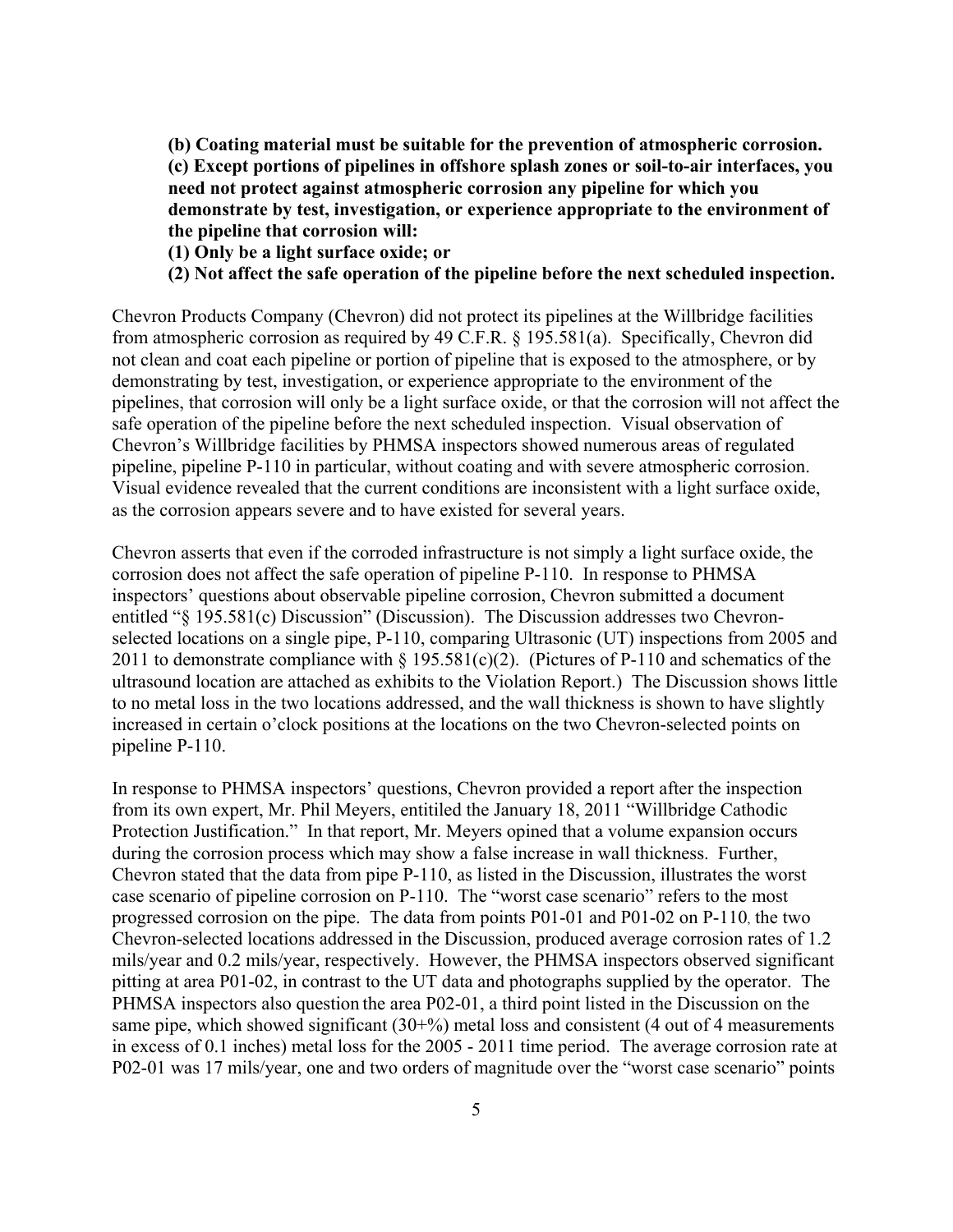chosen by Chevron. Accordingly, Chevron incorrectly identified its worst case scenario of pipeline corrosion on P-110. The rate of corrosion is shown to be greatly increased in a third area of the P-110 pipeline simply by looking at the UT data Chevron provided in the Discussion. Even by UT testing, Chevron fails to demonstrate that the corrosion will not affect the safe operation of the pipeline before the next scheduled inspection, particularly if 30+% corrosion loss over 6 years is seen on parts of the P-110 pipeline.

The documents provided by Chevron did not demonstrate by test, investigation, or experience appropriate to the operating environment of the pipeline, that corrosion will only be light surface oxide, or that the corrosion will not affect the safe operation of the pipeline before the next scheduled inspection.

# **8. § 195.583 What must I do to monitor atmospheric corrosion control? (a) You must inspect each pipeline or portion of pipeline that is exposed to the atmosphere for evidence of atmospheric corrosion, as follows: If the pipeline is located onshore then the frequency of inspection is: At least once every 3 calendar years, but with intervals not exceeding 39 months.**

For all pipelines at the Willbridge Terminal, the operator did not produce records demonstrating compliance with 49 C.F.R. § 195.583(a). The pipelines at the Willbridge Terminal are onshore pipelines and are exposed to the atmosphere. Accordingly, Chevron is required to inspect each pipeline or portion of pipeline that is exposed to the atmosphere for evidence of atmospheric corrosion at least once every 3 calendar years, but with intervals not exceeding 39 months. Chevron stated that weekly checks, monthly checks, and 5-year API 570 inspections, in combination, satisfy § 195.583(a). Chevron provided May - July 2016 records of weekly and monthly checks of the pipelines at the Willbridge Terminal, which showed no mention of any atmospheric corrosion as opposed to what the PHMSA inspectors saw in the field. More detailed API 570 inspections were disclosed which note some atmospheric corrosion issues, however, these inspections are performed on a 5-year interval.

Additionally, Chevron's internally developed weekly and monthly checklists were not completed by qualified atmospheric corrosion inspectors. Also, the weekly and monthly checks were not focused on atmospheric corrosion but instead, the foci were the "Willbridge Terminal Routine Duties" and the "Willbridge Terminal Monthly In-Service Tank Inspection," respectively. The operator's current practices of a combination of weekly and monthly checks and 5-year inspections are insufficient to comply with the requirements of  $\S$  195.583(a).

As of April 27, 2017, under 49 U.S.C. § 60122 and 49 CFR § 190.223, you are subject to a civil penalty not to exceed \$209,002 per violation per day the violation persists up to a maximum of \$2,090,022 for a related series of violations. We have reviewed the circumstances and supporting documents involved in this case, including the extensive time to transmit our findings, and have decided not to conduct additional enforcement action or penalty assessment